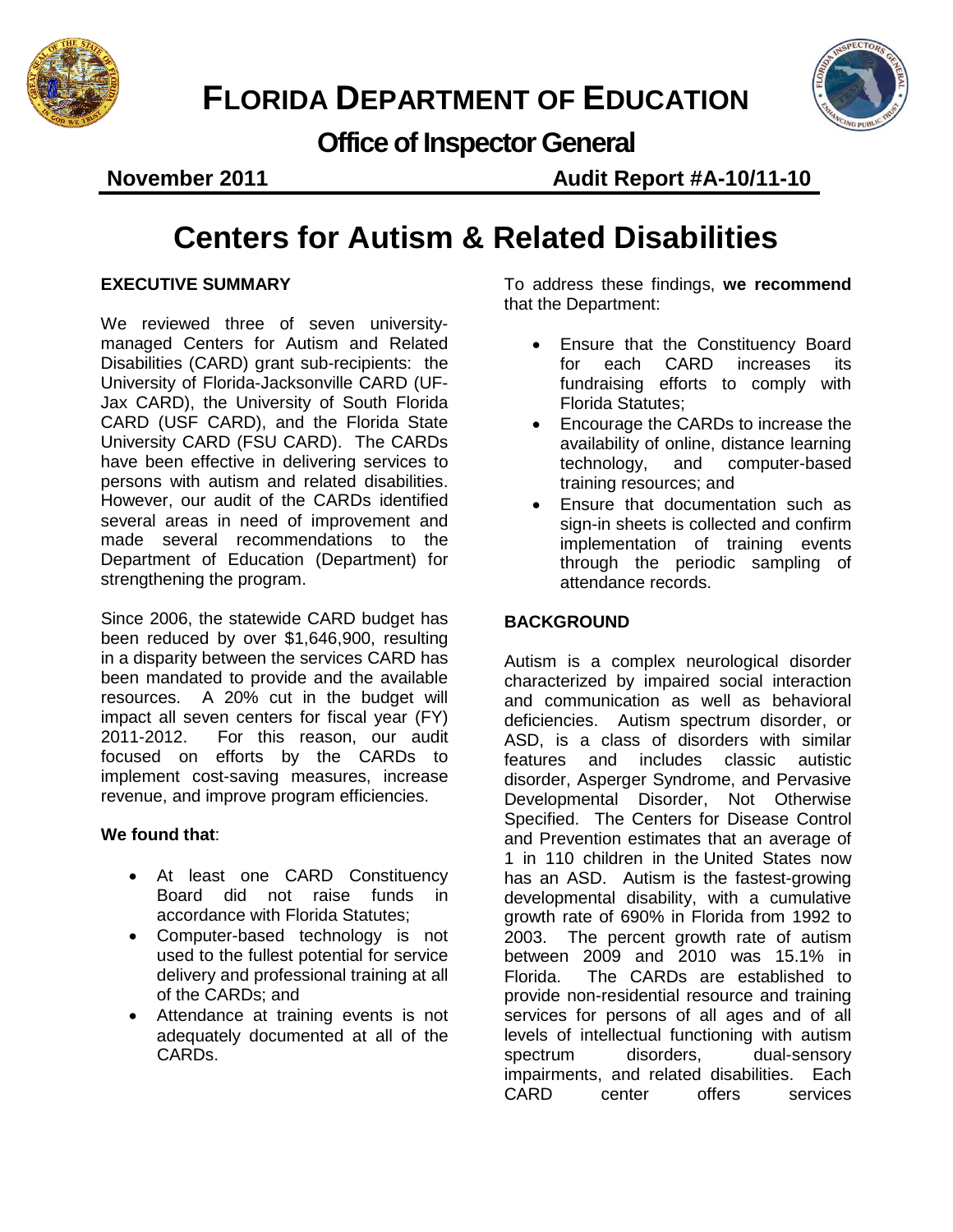free of charge to include individual and direct family assistance in the home, school, and community, technical assistance and consultation, professional training programs, referral services, and public awareness programs. The CARDs must maintain consistent service delivery, although each center is operationally and fiscally independent. Each university-managed CARD represents a unique geographical service area across the state. The CARDs serve more than 24,000 individuals on the autism spectrum and their families. A listing of the CARDs and their corresponding service areas is provided in Appendix A.

In 1993, the Florida Legislature authorized funding for the CARD program which is administered through the Department. The funding originated from two sources—state general revenue appropriations as well as federal fiscal stabilization funds (also known as stimulus funding). The total amount awarded to the seven CARD centers for FY 2010-2011 was \$6,236,191. The federal stimulus funding was temporary and will no longer be available for FY 2011-2012. Section 1004.55, Florida Statutes, and Florida State Board of Education Rule 6A-7.033 provide authority for the CARD program.

#### **UF-Jacksonville CARD—**

The University of Florida (UF) Division of Developmental Pediatrics is a multidisciplinary organization which consists of three separate programs: the Division of<br>Developmental Pediatrics, the Florida Developmental Pediatrics, the Florida Diagnostic and Learning Resource System (FDLRS), and the UF-Jax CARD. According to the Division chief, one of the center's greatest strengths is its integration which allows for the provision of a variety of birth to adulthood medical and educational services under one roof; this assimilation has significantly streamlined the program resulting in greater efficiencies. The UF-Jax CARD falls under the purview of the UF College of Medicine as opposed to an academic institution. Operating under a medical model, the UF-Jax CARD provides a

comprehensive approach to client services and affords "one-stop service" in a variety of disciplines including child neurology, genetics, adolescent psychiatry, and behavioral pediatrics. The CARD services rendered are primarily center-based; the center offers few school or home-based consultative services. The UF-Jax CARD's grant award totaled \$790,404 and consisted of \$746,999 from state general revenue funds and \$43,405 from federal stimulus funds for both FY 2009-2010 and FY 2010-2011.

#### **USF CARD—**

The USF CARD is the oldest of seven university-based regional CARD sites. The CARD is part of USF's College for Community & Behavioral Sciences, which falls under the Division of Applied Research and Educational Support. The CARD is a community-based resource center; services are provided primarily in homes and schools enabling CARD consultants to provide support in natural, non-clinical settings. The CARD provides services to children and adults with ASD across what are known as the "four components of caring": direct assistance, technical assistance and consultation, professional training, and public education and awareness.

Over 3,100 families and 6,500 professionals throughout central and southwest Florida receive services from the USF CARD. The total grant award for FY 2010-2011 was \$1,093,752 from two funding sources: \$1,033,689 from state general revenue funds and \$60,063 from federal stimulus funds.

#### **FSU CARD—**

In existence since 1994, the FSU CARD operates under the FSU Autism Institute which is associated with the FSU College of Medicine. Currently, the center serves nearly 2,900 registered clients with ASD. The CARD service area spans 18 counties across the Florida panhandle with a main office in Tallahassee and satellite offices in Panama City and Pensacola.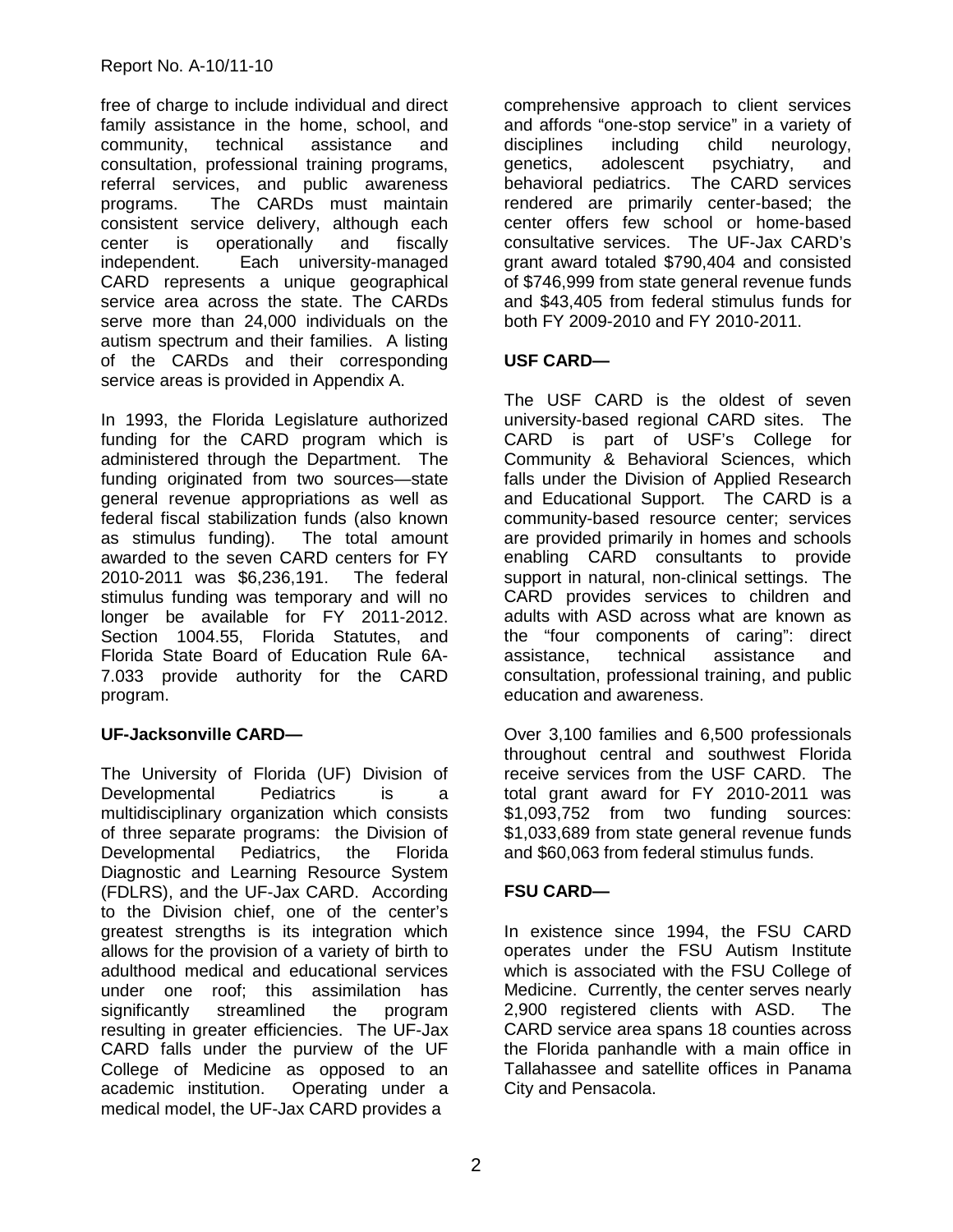#### Report No. A-10/11-10

The CARD was established to provide services to eligible persons with autism and related disabilities, as well as resources, consultation, and technical assistance to families and professionals who work with CARD clients. Most services provided by clinical coordinators are community-based and rendered off the premises in schools, homes, and throughout the community. The FSU CARD's grant award totaled \$878,248, consisting of \$830,019 in state general revenue funding and \$48,229 in federal stimulus funding for both FY 2009-2010 and FY 2010-2011.

#### **FINDINGS AND RECOMMENDATIONS FOR IMPROVEMENT**

**1. The Constituency Board did not raise funds equivalent to two percent of the total funds allocated to the UF-Jax CARD per Florida Statute.**

#### **UF-Jacksonville CARD—**

According to Section 1004.55, Florida Statutes, each CARD must have a Constituency Board (CB) to help guide program policies, priorities, and activities. The statute also mandates that the CB for each CARD raise funds equivalent to 2% of the total funds allocated to that center in each fiscal year.

The CB failed to raise the legislatively mandated funds for FY 2010-2011 of \$15,808, or 2% of the budget. Although this amount seems small relative to the total grant award, it represents the equivalent of the total current travel budget. We were informed that while members of the CB have worked individually to raise funds, primarily through in kind donations, the CB has not conducted any formal fundraising events. While the UF-Jax CARD was the exclusive recipient organization for the annual Toy Drive with Walgreens Corporation in 2010, no monies were generated through any fundraising efforts by the CB.

With the impending 20% reduction in funding for FY 2011-2012, fundraising should be an important priority for the UF-Jax CARD. The UF-Jax CARD's budget has already been reduced by almost 35% over the past four years. As a cost-saving measure, the CARD has not dedicated any funds to cover salary costs for its Executive Director since 2006. Furthermore, the CARD chose not to renew several positions and to shift some staff members off the CARD budget to the Division of Developmental Pediatrics. Management stated that the loss of staff contributed greatly to the decrease in the amount of services the CARD was able to provide. Appendix B illustrates the change in individual assistance contacts delivered between FY 2009-2010 and FY 2010-2011.

During FY 2010-2011, the CARD experienced the loss of the clinical director and two full-time educational coordinators, staff directly involved in providing consultative services to persons on the autism spectrum. The staff shortage means that only four educational coordinators are available to serve the needs of the six-county service area, with a total population of 1,441,292 (U.S. Census Data, 2010). The total registry of the CARD was 2,701 individuals with autism at the end of FY 2010-2011.

To help offset the budget cuts, **we recommend** that the CARD increase its fundraising efforts to meet the statutory requirement. Fundraising efforts could also work to forge new partnerships locally to bolster its presence within the community. The UF-Jax CARD should capitalize on existing relationships with companies like CSX Corporation and Walgreens Corporation.

#### **USF CARD—**

The USF CARD exceeded the statutory requirement with regard to fundraising. The CARD was able to generate \$33,126 in total revenues, or 3.03% of the total budget. The two most successful fundraising campaigns were the "Spring Sprint for Autism 5K" and the "Fiesta by the Bay" event held in April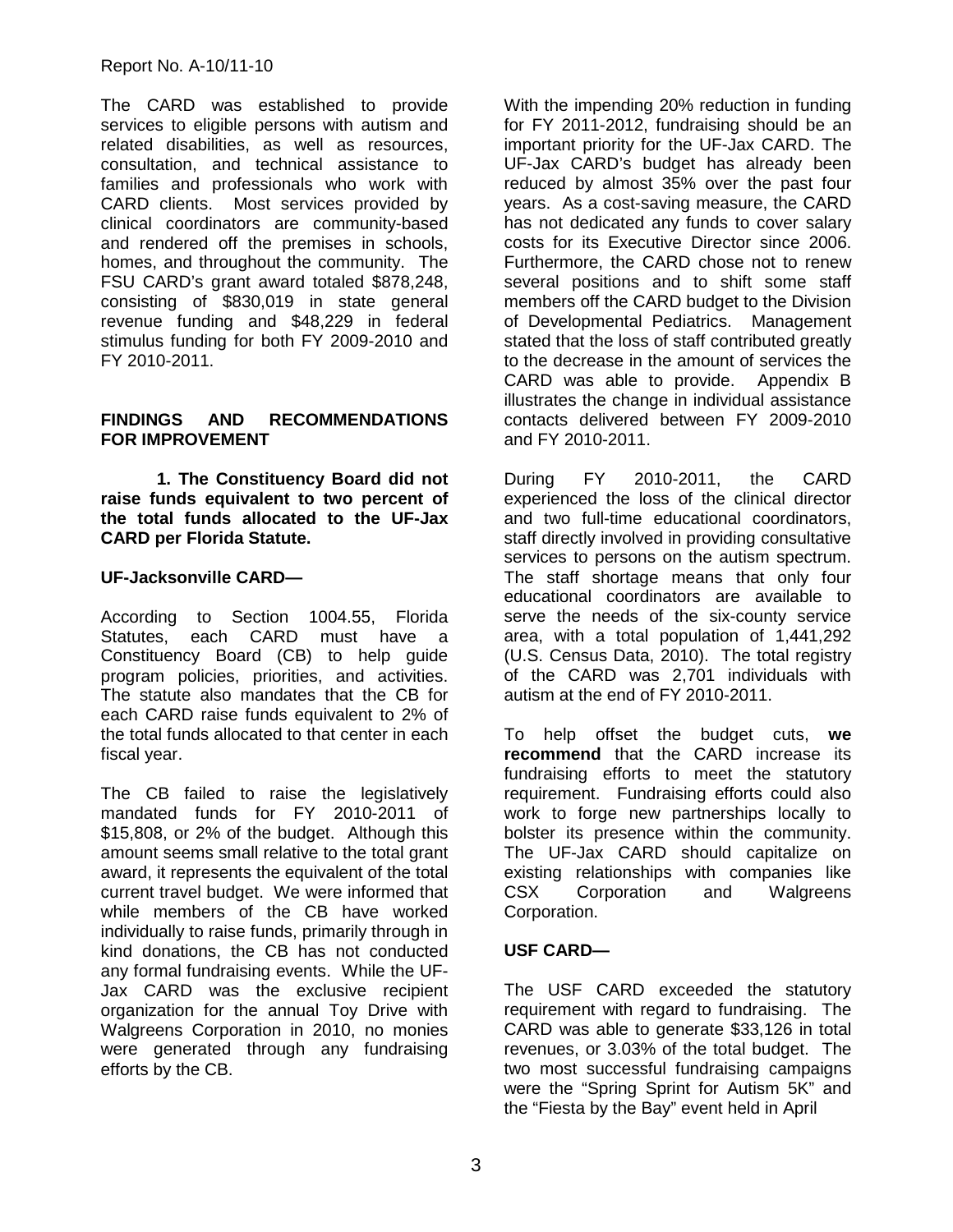2011, which raised \$12,500 and \$10,200, respectively. The CARD has a strong community presence and has established lasting partnerships and collaborative relationships.

#### **FSU CARD—**

We found that the CB complied with applicable laws, raising funds exceeding 2% of allocated funds as required by Florida Statutes. Extensive documentation was submitted by the FSU CARD to support fundraising efforts by the CB for FY 2010- 2011. Documentation was submitted listing all fundraising events held between July 1, 2010 and June 30, 2011. The two most profitable fundraising events were the "2011 Autism 5K Fun Run" and the "Sunshine Car Care Coupon Book Sales" which grossed \$7,418 and \$5,474, respectively. A total of \$17,760 (or 2.02% of the total budget) was raised during this time period. Several organizations have partnered with the CARD to help raise funds, including the FSU Film School, the Capital Area Running Club, the Tallahassee Little Theatre, and Students Supporting Autism Awareness.

To mitigate the impact of the FY 2011-2012 20% budget reduction, the FSU CARD has taken steps to increase program efficiencies by consolidating the administrative duties of the Panama City and Pensacola offices with the Tallahassee office. Economies were also achieved by reducing the number of clinical coordinators through elimination of positions, attrition, or reassignment to other projects unrelated to CARD. Additionally, the decision was made not to renew the position of branch office associate director when vacated. The Pensacola office experienced the loss of its associate director and a clinical coordinator for FY 2011-2012.

According to the CARD director, "The success of our staff in obtaining external funds has been a primary source of supplemental programmatic support." **We recommend** that the CARD continue to augment its fundraising capabilities to prevent further staff layoffs and reassignments.

**2. Computer-based technology is not used to the fullest potential for service delivery and professional training.** 

#### **UF-Jacksonville CARD—**

We found that the UF-Jax CARD could benefit from the increased use of technology. The grant agreement specifies that the CARD must provide alternative modes for service delivery and training using computer-based technology. The CARD must also restrict travel when training can be provided online or using teleconferencing formats.

The UF-Jax CARD service area is home to nearly 1.5 million people, and nearly 3,000 individuals on the autism spectrum are on the CARD registry. Documentation provided by the CARD revealed only a limited usage of computer-based technology (e.g. online, DVD, web conferencing) for the implementation of service delivery and training in FY 2010-2011. Management communicated that efforts have been made to increase online training but that there has been difficulty in obtaining consent from presenters to be videotaped or to conference online. The CARD staff has made several DVDs and is working to increase the online training library. We were also informed that the CARD has purchased licenses through *Rethink Autism* which provide a web-based autism behavior program and training modules for use by teachers in the classroom. Augmented use of such computer-based technology could significantly enhance service delivery and reach constituents in far-reaching counties at a much reduced expense.

A detailed analysis of the travel expense reports, receipts, and vouchers provided by the CARD revealed that travel expenditures are modest and do not represent a significant outlay. In fact, the travel budget for FY 2010- 2011 was \$15,050, less than 2% of the total budget. The travel budget for FY 2011-2012 was reduced by 88.5%, from \$13,050 to only \$1,500, which is reflective of the move to a more center-based program. However, the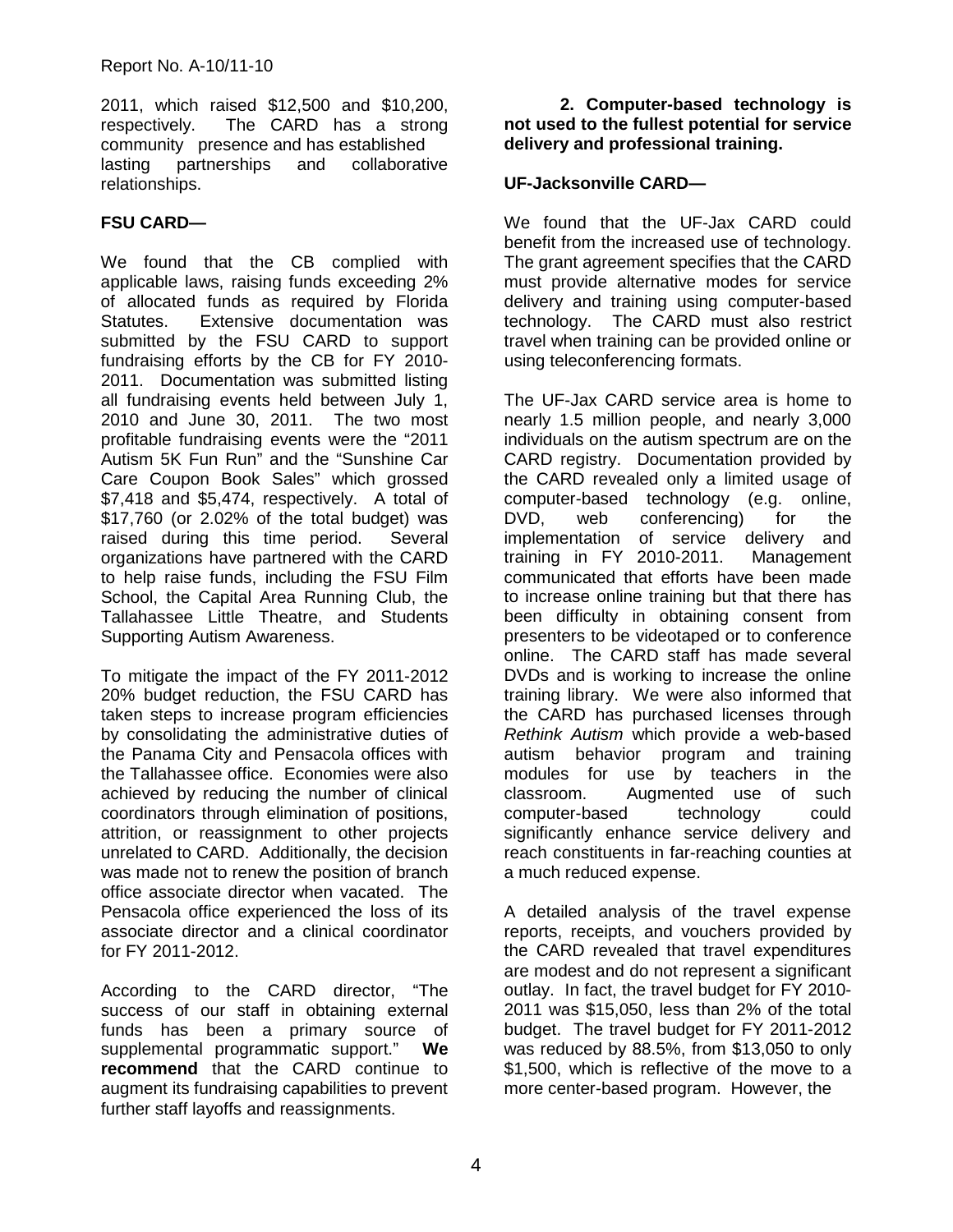program's center-based emphasis means that it will be more difficult for clients in outlying counties to receive services. We believe that the CARD could serve an even greater number of constituents and their families by leveraging technology and making use of a variety of distance-learning tools.

We were informed that the Department is assisting the CARDs in the development of additional online training resources through funds provided to a project at the Florida Center for Interactive Media. **We recommend** that the Department continue to encourage the CARDs to increase the availability of online, distance-learning technology, and computer-based training resources made available to constituents, their families, and educational professionals.

#### **USF CARD—**

We found that the USF CARD has been noteworthy in its efforts to deliver services and to conduct training using alternate modes of delivery such as online trainings and webbased seminars and DVD formats. In fact, the USF CARD has been a model for other CARDs in its extensive use of technology. The CARD greatly benefits from its association with the University of South Florida which gives it access to the university's Information Technology department. The CARD recently contracted with Adobe Connect which has allowed the center to broadcast regional trainings and to host online meetings with partners, families, and teachers. The CARD also uses Skype for one-on-one interaction with its clients.

The CARD has developed an extensive library of online training presentations (teleconferences, videos, and tutorials with narration) which can be accessed from the USF CARD website. The USF CARD has also developed another website called the *Learning Curve*, an online resource designed specifically for teachers and administrators of students with ASD. Other uses of technology include participation in webisodes and<br>webinars. an online "eNewsletter." a webinars, an online "eNewsletter," a Facebook presence, and the availability of

the annual CARD conference on DVD. The USF CARD has extensively used technology for service delivery, training, and technical assistance and has capitalized on all available resources to meet their objectives.

#### **FSU CARD—**

The FSU CARD uses technology only to a limited extent to provide consultative services and training. We were informed that the staff is making a concerted effort to use phone, regular mail, and electronic mail more frequently, to videoconference and teleconference staff meetings between the branch offices, and to use Skype for one-onone communication with parents and teachers. Additionally, the CARD has recently purchased an Adobe Connect license and will host its first training presentation for constituents in early October 2011.

One way that the CARD has responded to the budget decreases has been through the increased use of technology to provide training and consultative support to larger numbers. We agree that the CARD could<br>more fully leverage computer-based more fully leverage computer-based technology to provide services to a much larger population and to reduce staff time and travel expenses.

We found that the FSU CARD website is outdated and lacking in some areas. The annual reports and the newsletters provided are not current, and there is no training calendar available. The "Resources" section is currently under construction and there are no online training presentations on the site. We were informed that CARD staff is working to update the site and to create web-based trainings.

The CARD is also making an effort to reduce staff expenses such as travel, materials, rent, and equipment. The percentage of the total FSU CARD budget that was spent on travel was only 4.1% (or \$34,175.50 of \$830,019) for FY 2010-2011. The FSU CARD Detailed Budget Narrative for FY 2011-2012 indicates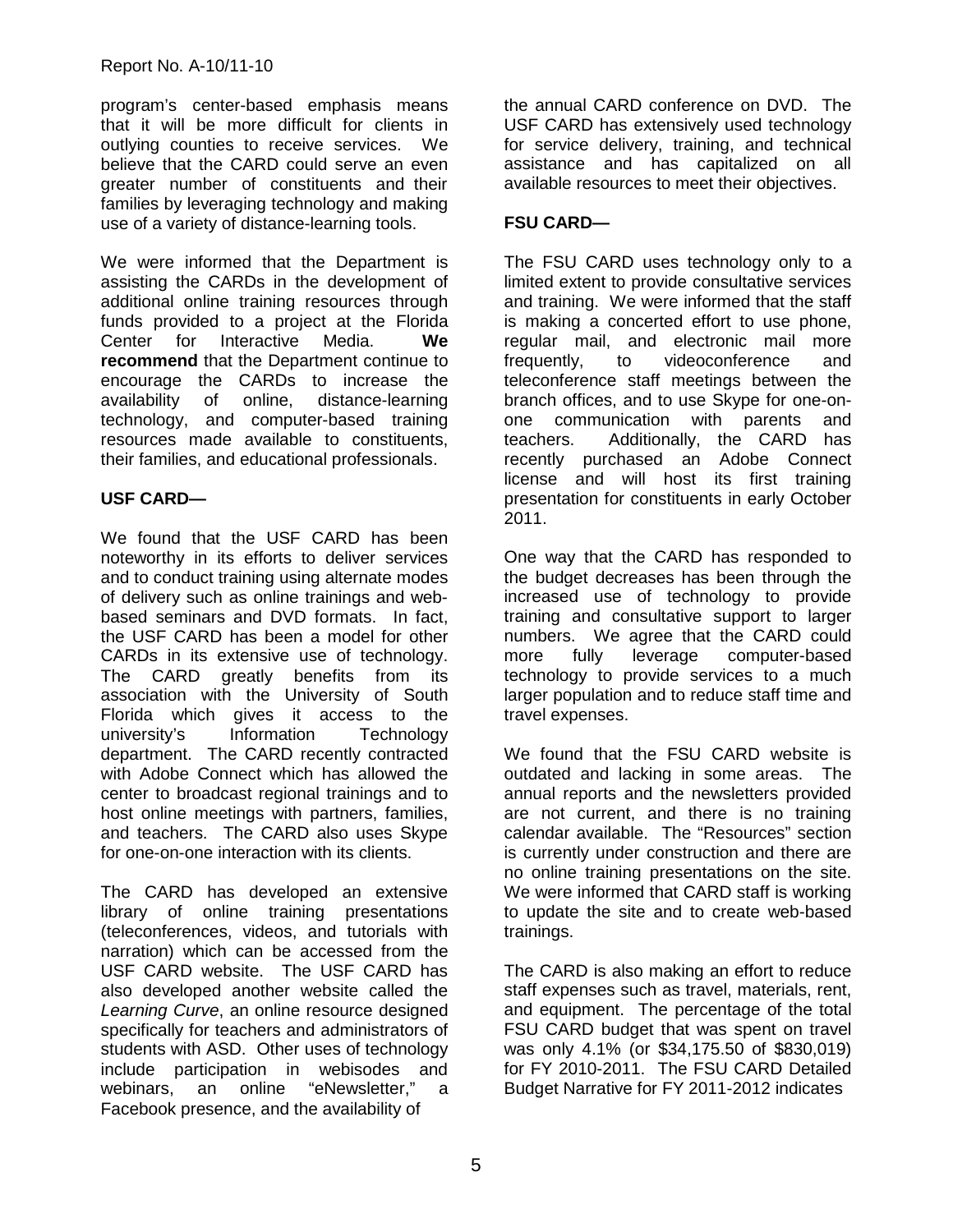that the travel budget for FY 2011-2012 was reduced by 36% from the previous year. The reduction is reflective of continued efforts to increase training, technical support, and dissemination of resources using innovative technology.

**3. Attendance at training events is not adequately documented for the UF-Jacksonville CARD.** 

#### **UF-Jax CARD—**

Pursuant to Florida Statute, each CARD must implement a training program that includes developing, providing, and evaluating preservice and in-service training in state-of-theart best practices for professionals who work with the populations served. Documentation provided to us reveals that at least 14 regional trainings were conducted during FY 2010-2011. Records do indicate that an effort was made to reduce out-of-district travel as most of the events were held in Jacksonville, Florida. The records also substantiate that well over 50 local trainings were offered the same year. The "Summary of Reporting Data" from the UF-Jax CARD database shows that 148 trainings and group discussions were conducted during FY 2010- 2011. Additionally, the CARD provided documentation to confirm that more than 72 different trainings (44% above requirement) were implemented locally (primarily CARD center-based); many training sessions were conducted multiple times during camps, conferences, and workshops.

However, sign-in sheets or other attendance documentation verifying attendance at these events is mostly lacking, and the few rosters that were submitted do not adequately document participation. We were informed that the previous clinical director failed to collect sign-in sheets for trainings or to make entries into the Department's Project Tracking System (PTS). Sign-in sheets have since been reinstituted for all training events. **We recommend** that the Department provide<br> **greater oversight** 
in **ensuring** 
that oversight in ensuring that documentation such as sign-in sheets is

submitted by CARD staff training providers. The implementation of training could be confirmed through periodic sampling of these attendance records.

#### **USF CARD—**

We found no deficiencies with regard to documentation of training events for the USF CARD.

#### **FSU CARD—**

We found no deficiencies with regard to documentation of training events for the FSU CARD.

#### **NOTEWORTHY ACCOMPLISHMENTS**

Noteworthy practices were identified for the CARDs during our audit, including:

1. The Department's Bureau of Exceptional Education and Student Services has provided useful support to the CARDs. In particular, we were informed that the Bureau's project liaison has been instrumental to the success of the CARDs due to her accessibility, dedication, and responsiveness.

2. The Department gives the CARDs some autonomy, allowing each center to capitalize on the unique expertise and strengths of its staff and the resources available within the community. Both the medical and the educational approaches to service delivery have proven effective in serving individuals with ASD.

3. The Department encourages each CARD to develop special projects such as the USF CARD's "Autism-friendly" initiative which has been successful in helping businesses to welcome individuals with autism.

4. The Partnership for Effective Programs for Students with Autism that is funded by the Department provides useful training and technical assistance to educators of students with autism spectrum disorder.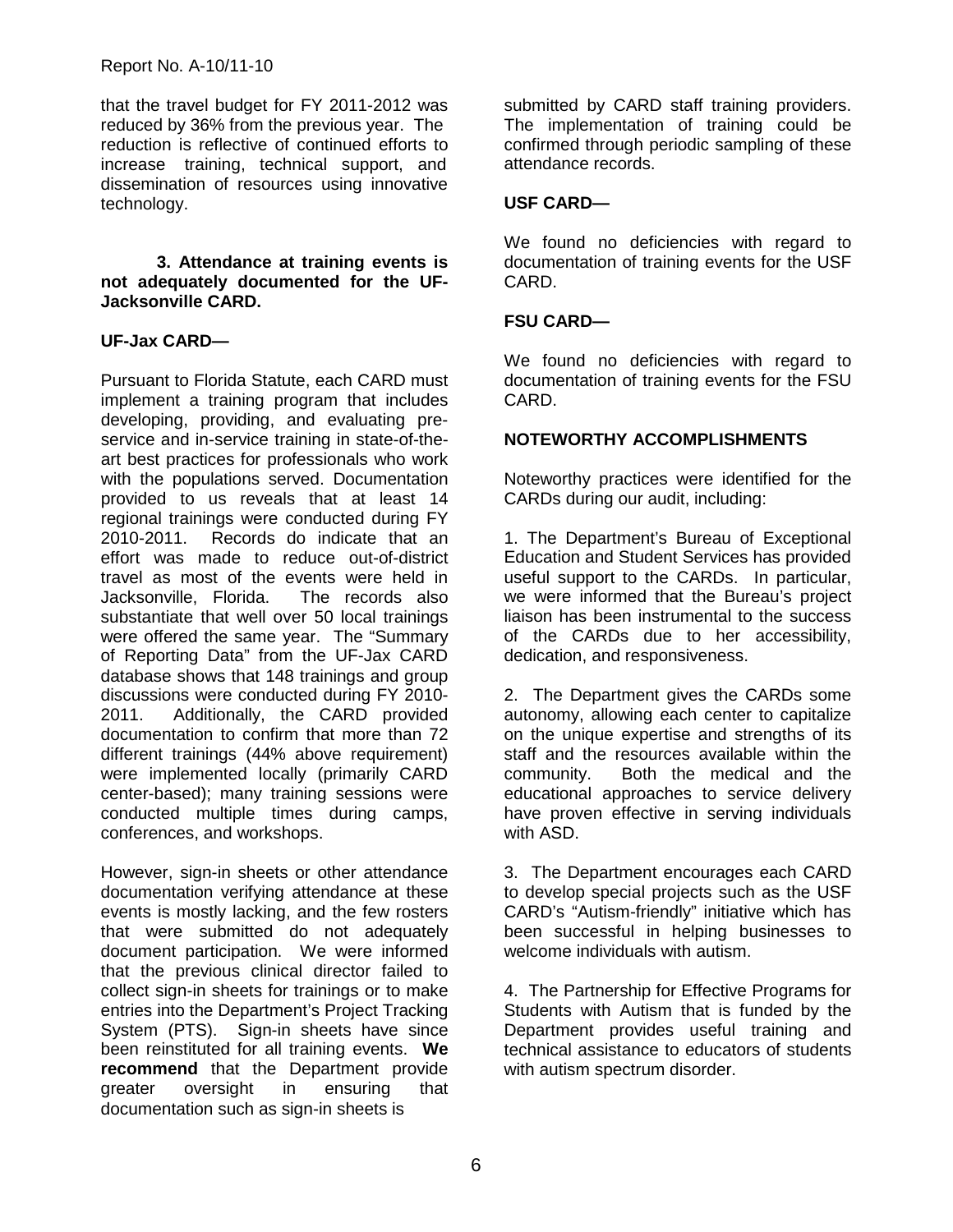#### **OBJECTIVES AND SCOPE**

The objectives of this audit were to determine whether:

- The CARD grant agreement was awarded and executed in compliance with controlling laws, administrative rules, policy, and good business practices;
- The CARDs delivered services in accordance with the program objectives;
- The Department provided effective oversight of the CARD program.

The scope of this audit included a programmatic review of the UF-Jax CARD, the USF CARD, and the FSU CARD and their agreements with the Department for FY 2010-2011. Program travel expenditures were also reviewed for FY 2010-2011. This audit was part of the approved 2010-2011 annual audit plan and was performed in support of the Department's goal of quality efficient services.

#### **METHODOLOGY**

This audit was conducted in accordance with *The International Standards for the Professional Practice of Internal Auditing*, published by the Institute of Internal Auditors. The audit team achieved these audit standards by:

- Conducting on-site visits to the UF-Jax CARD, the USF CARD, and the FSU CARD;
- Interviewing Department program managers and the project liaison;
- Interviewing administrators and staff at each CARD;
- Researching applicable statutes, rules, guidance, and the CARD grant agreement;
- Reviewing the Department's FY 2010- 2011 Request for Application (RFA);
- Reviewing prior audit reports for each CARD;
- Reviewing program and travel records obtained from each CARD; and
- Reviewing Annual Reports for FY 2009-2010, FY 2010-2011, and FY 2011-2012 for each CARD.

#### **CLOSING COMMENTS**

The OIG would like to thank the Department and CARD management and staff for their assistance during the course of this audit. Our fieldwork was facilitated by the collaboration and cooperation provided by all personnel involved. We were impressed by the professionalism and dedication demonstrated by each organization.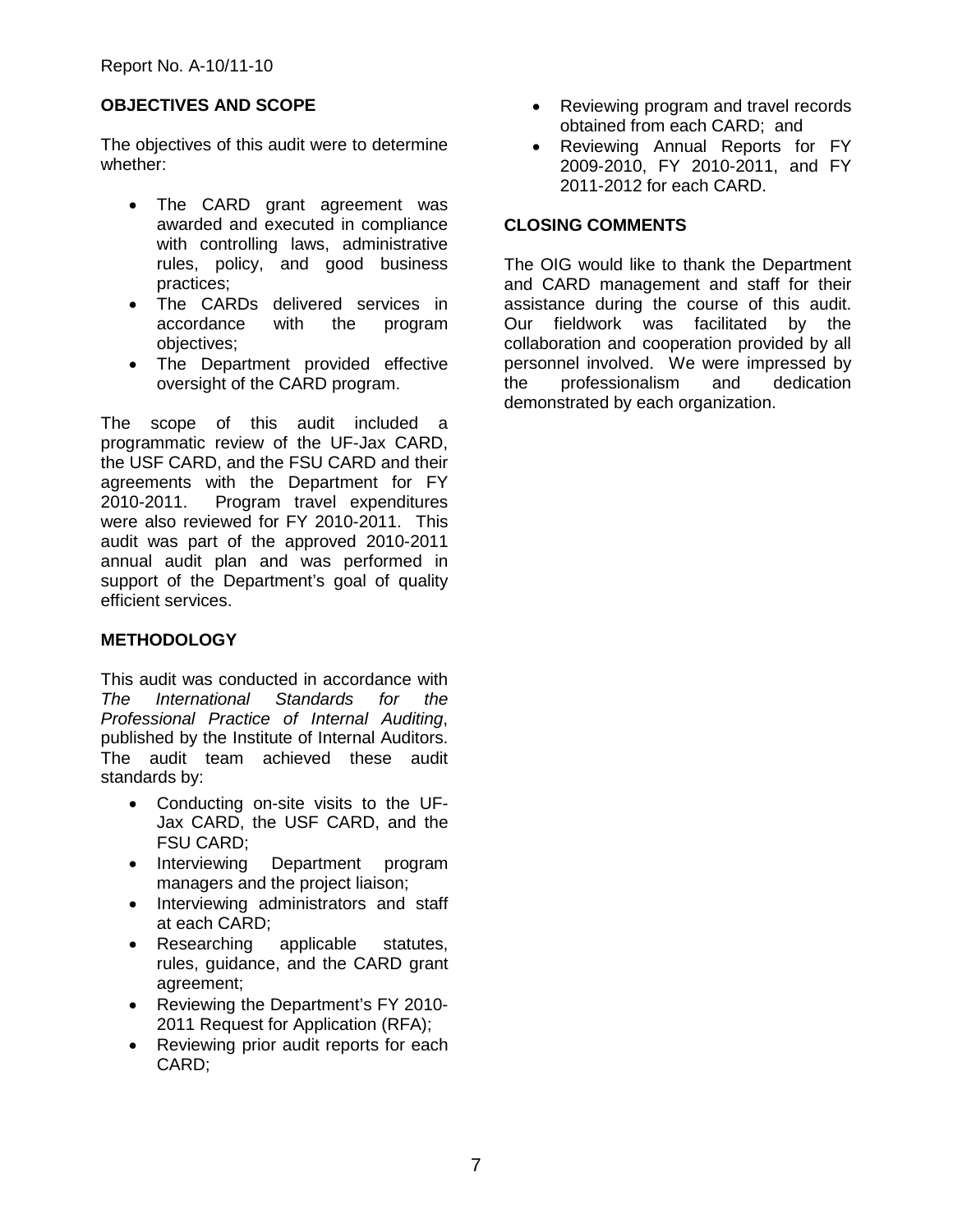#### **APPENDIX A—CARD Locations in Florida**

| <b>CARD Center</b>                                                    | <b>Counties Served</b>                                                                                                                                                  |
|-----------------------------------------------------------------------|-------------------------------------------------------------------------------------------------------------------------------------------------------------------------|
| Florida Atlantic University (FAU)                                     | Palm Beach, Martin, St. Lucie, Okeechobee,<br>Indian River                                                                                                              |
| Florida State University (FSU)                                        | Bay, Calhoun, Escambia, Franklin, Gadsden,<br>Gulf, Holmes, Jackson, Jefferson, Leon, Liberty,<br>Madison, Okaloosa, Santa Rosa, Taylor,<br>Wakulla, Walton, Washington |
| University of Central Florida (UCF)                                   | Brevard, Lake, Orange, Osceola, Seminole,<br>Sumter, Volusia                                                                                                            |
| University of Florida College of Medicine<br>(UF-Gainesville)         | Alachua, Bradford, Citrus, Columbia,<br>Dixie.<br>Gilchrist, Hamilton, Hernando, Lafayette, Levy,<br>Marion, Putnam, Suwannee, Union                                    |
| University of Florida Health Science Center-<br>Jacksonville (UF-Jax) | Baker, Clay, Duval, Flagler, Nassau, St. Johns                                                                                                                          |
| University of Miami (UM)-Nova Southern<br>University (NSU)            | Broward, Miami-Dade, Monroe                                                                                                                                             |
| University of South Florida (USF)                                     | Charlotte, Collier, DeSoto, Glades, Hardee,<br>Hendry, Highlands, Hillsborough, Lee, Manatee,<br>Pasco, Pinellas, Polk, Sarasota                                        |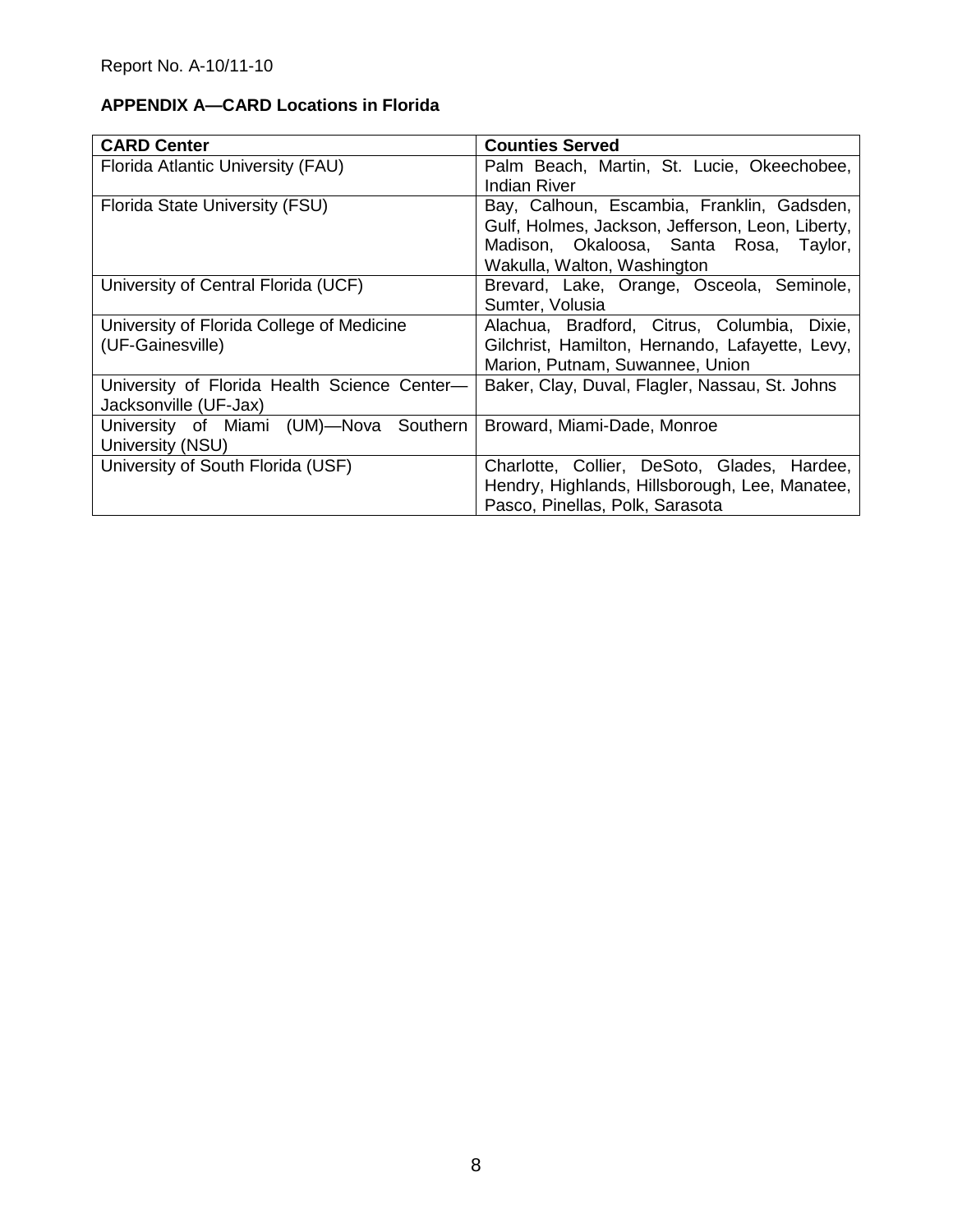#### **APPENDIX B—IDFA Contact Data**

#### **UF-Jacksonville CARD**

Between July 1, 2010 and June 30, 2011 (FY 2010-2011), the total number of individual and direct family assistance (IDFA) contacts delivered is illustrated as follows:



### **USF CARD**



#### **FSU CARD**